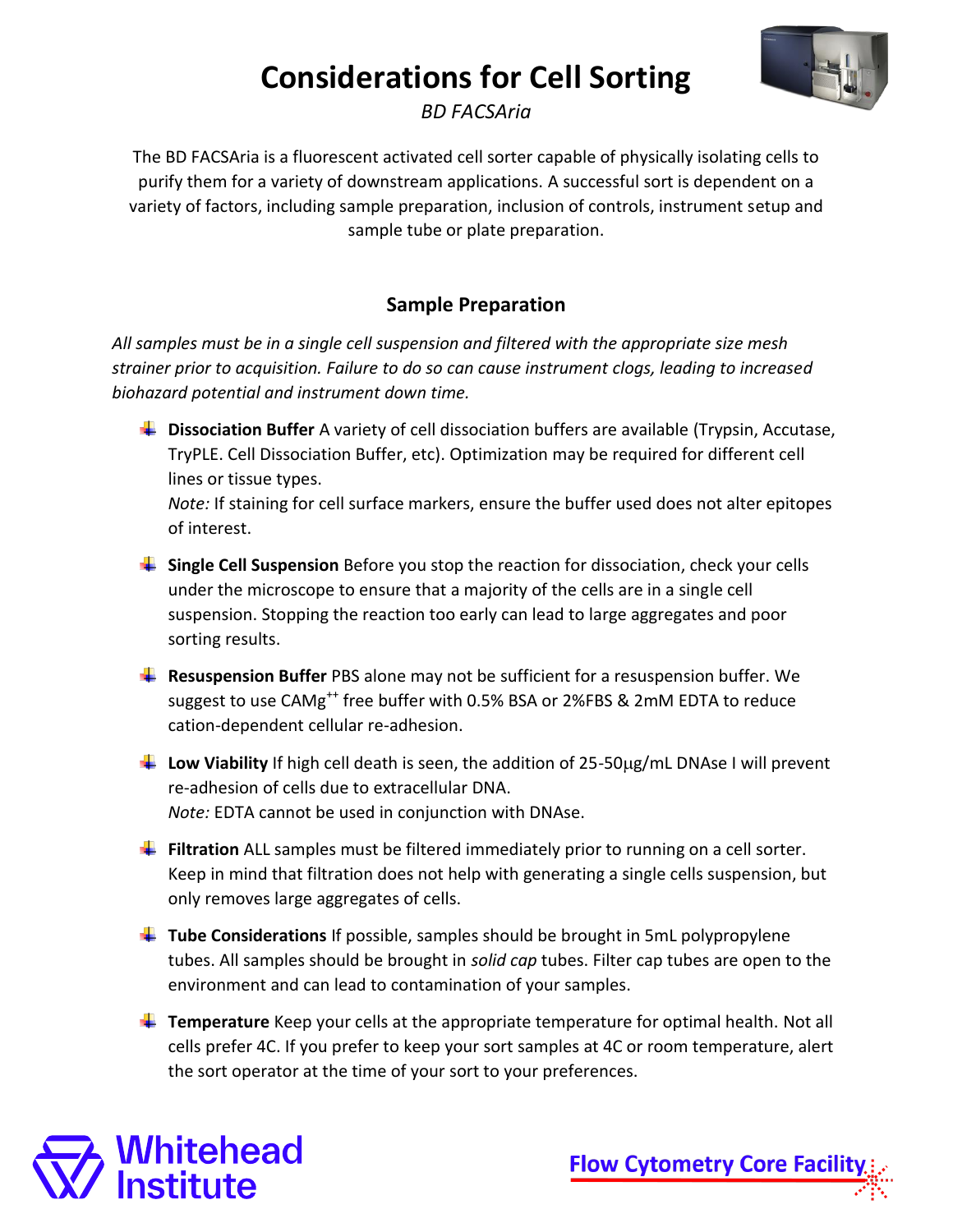

*BD FACSAria*

### **Controls**

*Appropriate technical and experimental controls should be run at the time of each experiment in order to have confidence in the results.* 

- **Unstained** A fully unstained sample (without viability dye or any fluorescent protein) is necessary to see the autofluorescence of your cells. Parental unstained will be necessary for any cells that are expressing fluorescent proteins.
- **Viability Alone** Parental cells that only have viability dye added to the sample. This control is necessary to determine the appropriate gating and autofluorescence of live cells, excluding dead cell populations.
- **Single Color** Whenever an experiment is run with more than one fluorochrome, single color controls must be acquired in order to calculate compensation to correct for fluorescent spillover. Single color controls need to be the same fluorochrome that is being used in the experiment and should be as bright or brighter than experimental samples may be beads or cells and should only have one fluorochrome. *Note*: Viability dye should not be added to single color controls
- **FMO Controls** *F*luorescence *M*inus *O*ne controls are experimental samples that contain all antibody fluor conjugates with the exception of one. These controls are used to help determine appropriate gating on your samples when spreading is seen.
- **Secondary Antibody Alone** If you are using an unlabeled primary antibody in combination with a fluorochrome conjugated secondary antibody, a control only stained with the secondary antibody is strongly advised. This control will determine if there is non specific binding of your secondary antibody to your sample.
- **Negative Control** A sample that is known to be negative for your marker of interest stained with the experimental antibody to ensure there is no cross reactivity or false positive results.
- **Positive Control** A sample that is known to be positive for your marker of interest stained with the experimental antibody to ensure it is performing as expected.
- **Unstimulated Control** An unstimulated control sample stained with all of your markers of interest to set a baseline for expression levels in your panel.

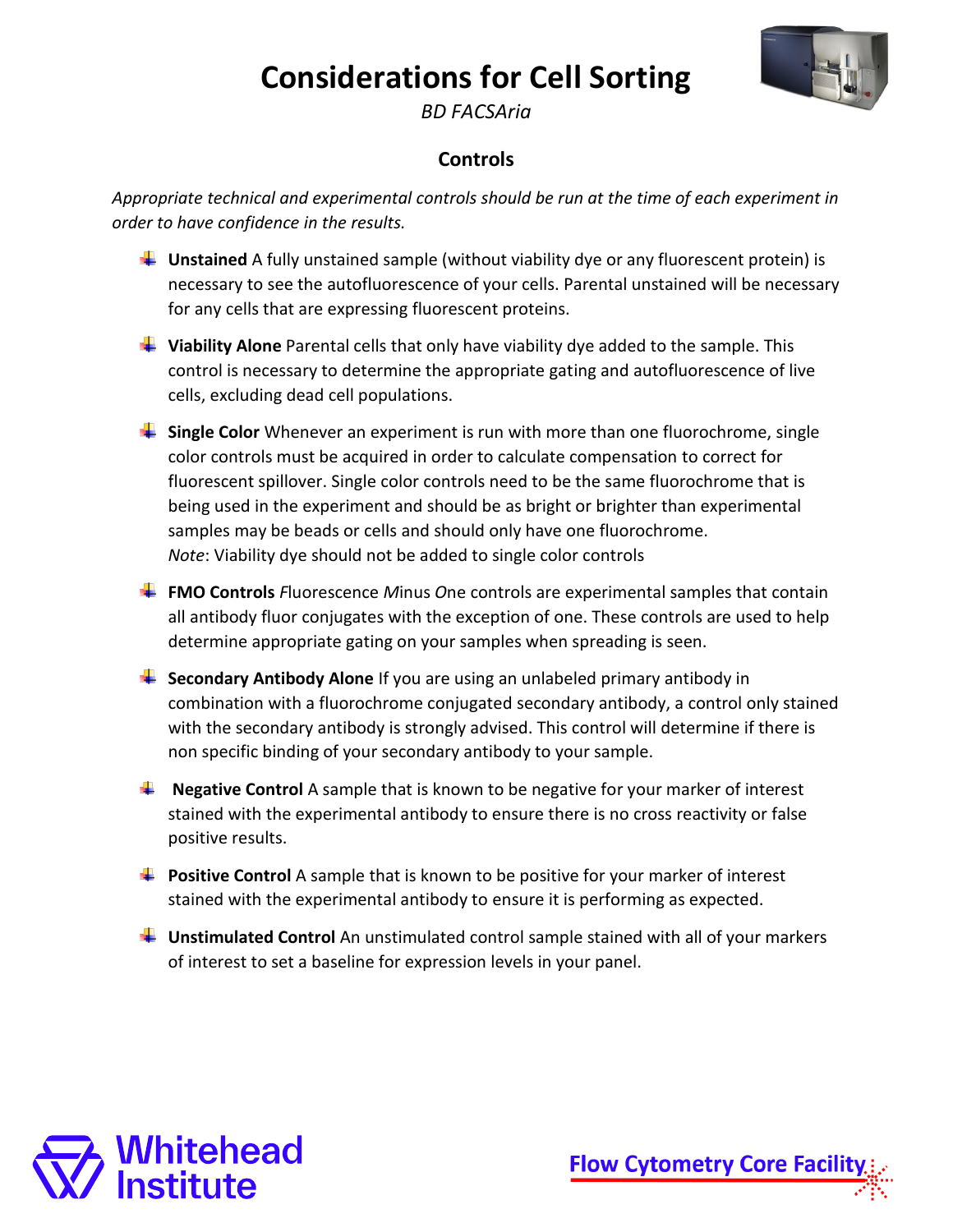

*BD FACSAria*

### **Instrument Setup & Suggested Concentrations**

*The BD FACSAria cell sorter can run at a variety of pressures utilizing different nozzle sizes. As a standard practice, the nozzle being used for a cell sorting experiment should be at least 5 times the diameter of the dissociated cells being sorted. Extra consideration should be taken when sorting sensitive cells (activated T cells, neurons, etc) to reduce pressure and/or increase nozzle size.* 

| <b>Nozzle Orifice</b> | $70 \mu m$                | $85 \mu m$                | $100 \mu m$                    |
|-----------------------|---------------------------|---------------------------|--------------------------------|
| <b>Cell Size</b>      | $\leq$ 14 µm              | $\leq$ 17 µm              | $\leq$ 20 µm                   |
| Concentration*        | $20 \times 10^6$ cells/mL | $15 \times 10^6$ cells/mL | $10 \times 10^6$ cells/mL      |
| <b>Pressure</b>       | 70 psi                    | 40psi                     | 20psi                          |
| <b>Event Rate</b>     | $^{\sim}$ 18,000 evts/sec | ~8,000 evts/sec           | ~6,000 evts/sec                |
| # Events/hr           | $~10^6$                   | $~28 \times 10^{6}$       | $^{\sim}$ 21 x 10 <sup>6</sup> |

*\*Note: It is suggested to bring extra buffer. If the samples are too concentrated, extra buffer can be added at the sorter to optimize the event rate.*

#### **Specialized Applications**

*Cell Cycle*: When carrying out cell cycle experiments, it is preferred to run at a slower flow rate to reduce spreading of the data. Concentrate your sample according to an optimized protocol and run at lower flow rate for reduced CVs.

*Single Cell Sorting*: Many cell types are under stress when they are sorted individually into a well. To mitigate for this, it is suggested to sort at a lower pressure (100 $\mu$ m nozzle @ 20psi) to lessen the stress on the cells during sorting. The use of conditioned media as a collection buffer should be considered if possible.